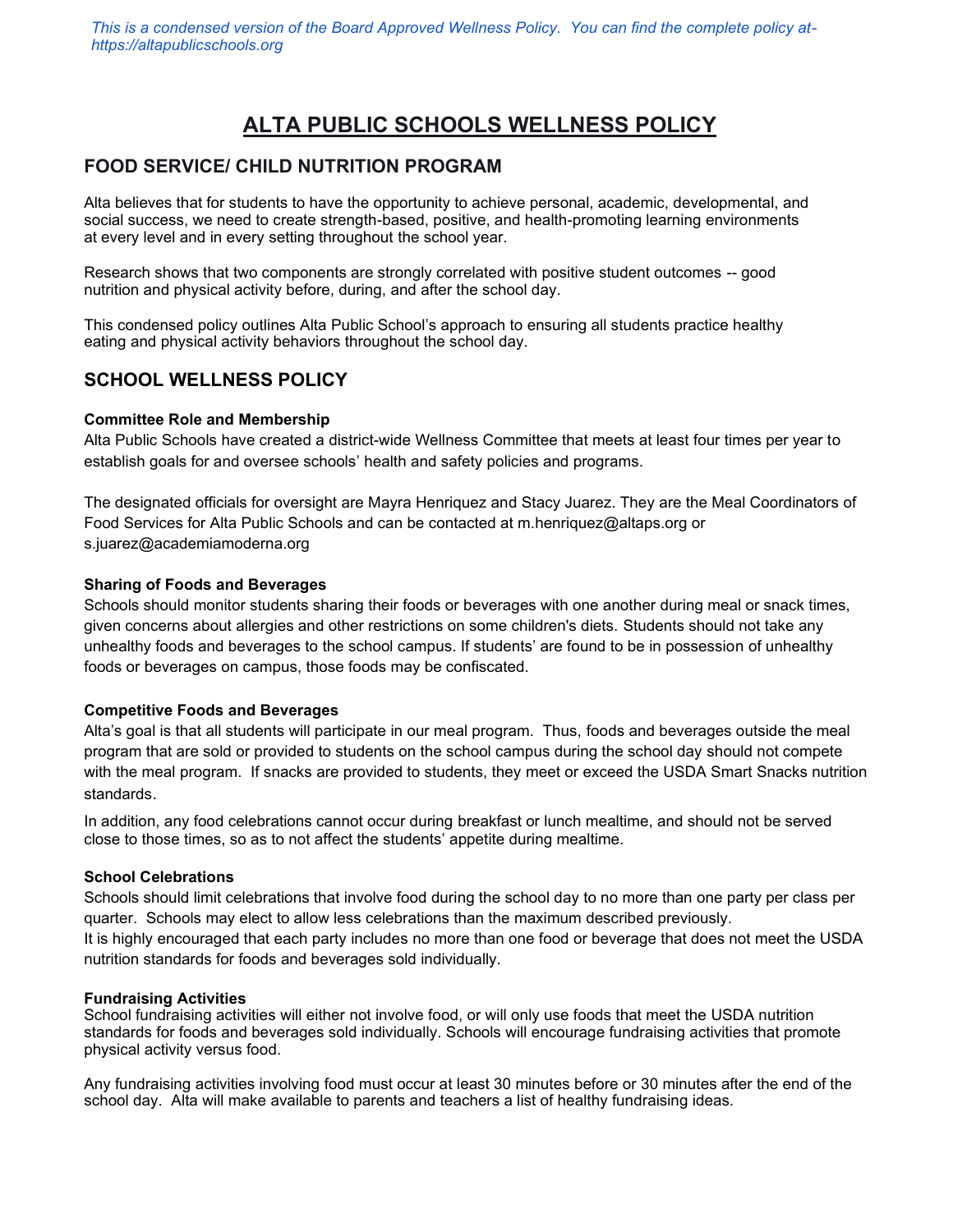*This is a condensed version of the Board Approved Wellness Policy. You can find the complete policy athttps://altapublicschools.org*

#### **School-sponsored Events** (such as, athletic events, dances, or performances).

If schools serve or sell food and beverages at school-sponsored events outside the school day (30 minutes before or after the school day), schools are highly encouraged to ensure that the foods and beverages meet the Smart Snack nutrition standards for meals or for foods and beverages sold individually.

#### **Physical Education and Physical Activity Opportunities**

#### **Daily Recess**

All elementary school students will have at least 20 minutes a day of supervised recess, preferably outdoors, during which schools should encourage moderate to vigorous physical activity verbally and through the provision of space and equipment. Middle and high schools should provide students with a period of daily physical activity in addition to physical education and classroom physical activity.

#### **Physical Activity in the Classroom**

For students to receive the nationally recommended amount of daily physical activity (*i*.*e*., at least 60 minutes per day) and for students to fully embrace regular physical activity as a personal behavior, students need opportunities for physical activity beyond the physical education class. Toward that end:

- classroom health education will complement physical education by reinforcing the knowledge and selfmanagement skills needed to maintain a physically active lifestyle and to reduce time spent on sedentary activities, such as watching television;
- opportunities for physical activity will be incorporated into other subject lessons; and
- classroom teachers will provide short physical activity breaks between lessons or classes, as appropriate.

#### **Physical Activity Opportunities Before and After School**

All elementary, middle, and high schools will offer, when appropriate, extracurricular physical activity programs, such as physical activity clubs or intramural programs. Program staff, when appropriate, will provide and encourage – verbally and through the provision of space, equipment, and activities – daily periods of moderate to vigorous physical activity for all participants.

#### **HIGHLIGHTED POLICY GOALS**

**Goal# 2**: Increase meal participation rates by offering quality, accessible, and appealing meals.

**Goal# 5**: School parties/celebrations/meetings (PCM) and other school-sponsored events should maximize the use of healthy food choices and only allow one non smart snack aligned food or beverage.

**Goal# 6**: Schools will use non-food rewards for school accomplishments.

**Goal# 7**: School-based organizations should raise funds with non-food options, if at all possible.

**Goal# 9**: Students will receive comprehensive health education instruction in all grades.

**Goal# 10**:Students will receive 60 minutes of daily physical activity throughout the school day.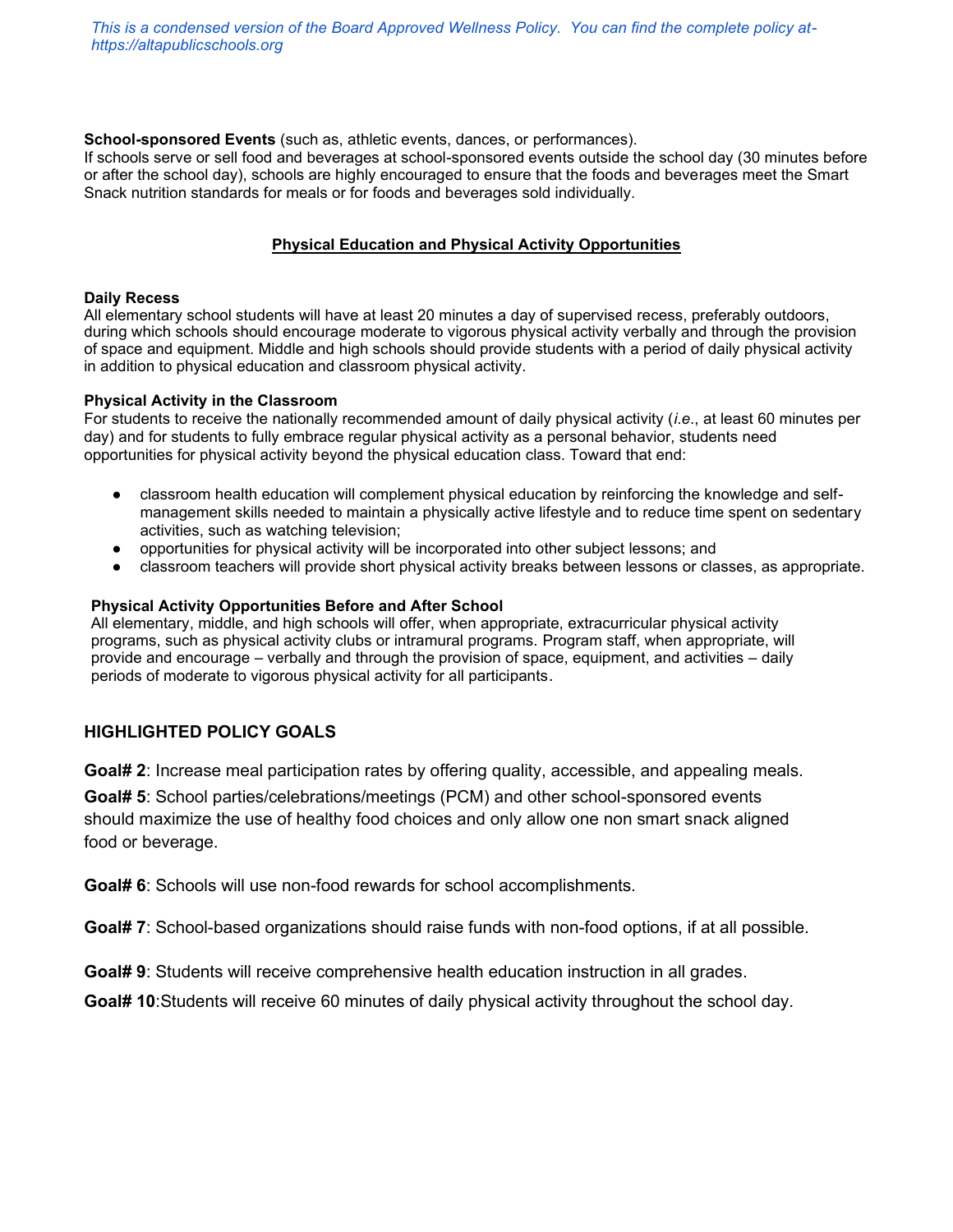*This is a condensed version of the Board Approved Wellness Policy. You can find the complete policy athttps://altapublicschools.org*

# **POLÍTICA DE BIENESTAR DE LAS ESCUELAS PÚBLICAS DE ALTA**

# **SERVICIO DE ALIMENTOS / PROGRAMA DE NUTRICIÓN INFANTIL**

Alta cree que para que los estudiantes tengan la oportunidad de lograr el éxito personal, académico, de desarrollo y social, debemos crear entornos de aprendizaje positivos, basados en las fortalezas y que promuevan la salud en todos los niveles y en todos los entornos durante el año escolar.

Las investigaciones muestran que dos componentes están fuertemente correlacionados con los resultados positivos de los estudiantes: buena nutrición y actividad física antes, durante y después de la jornada escolar.

Esta política condensada describe el enfoque de las Escuelas Públicas de Alta para garantizar que todos los estudiantes practiquen una alimentación saludable y conductas de actividad física durante el día escolar.

#### POLÍTICA DE BIENESTAR ESCOLAR

#### Papel del comité y membresía

Las Escuelas Públicas de Alta han creado un Comité de Bienestar en todo el distrito que se reúne al menos cuatro veces al año para establecer metas y supervisar las políticas y programas de salud y seguridad de las escuelas.

Las autoridades designadas para la supervisión son Mayra Henríquez y Stacy Juarez. Ellos son los Coordinadores de Alimentos de los Servicios de Alimentos para las Escuelas Públicas de Alta y pueden ser contactados en m.henriquez@altaps.org o s.juarez@academiamoderna.org

#### Compartir alimentos y bebidas

Las escuelas deben monitorear a los estudiantes que comparten sus alimentos o bebidas entre sí durante las comidas o meriendas, dadas las preocupaciones sobre las alergias y otras restricciones en la dieta de algunos niños. Los estudiantes no deben llevar alimentos y bebidas no saludables al campus de la escuela. Si se descubre que los estudiantes están en posesión de alimentos o bebidas no saludables en el campus, esos alimentos pueden ser confiscados.

#### Alimentos y bebidas competitivos

La meta de Alta es que todos los estudiantes participen en nuestro programa de comidas. Por lo tanto, los alimentos y bebidas fuera del programa de comidas que se vendan o proporcionen a los estudiantes en el campus de la escuela durante el día escolar no deben competir con el programa de comidas. Si se les proporcionan refrigerios a los estudiantes, estos cumplen o superan los estándares de nutrición de USDA Smart Snacks.

Además, ninguna celebración de comida no puede ocurrir durante el desayuno o el almuerzo, y no debe servirse cerca de esos horarios, para no afectar el apetito de los estudiantes durante la hora de la comida.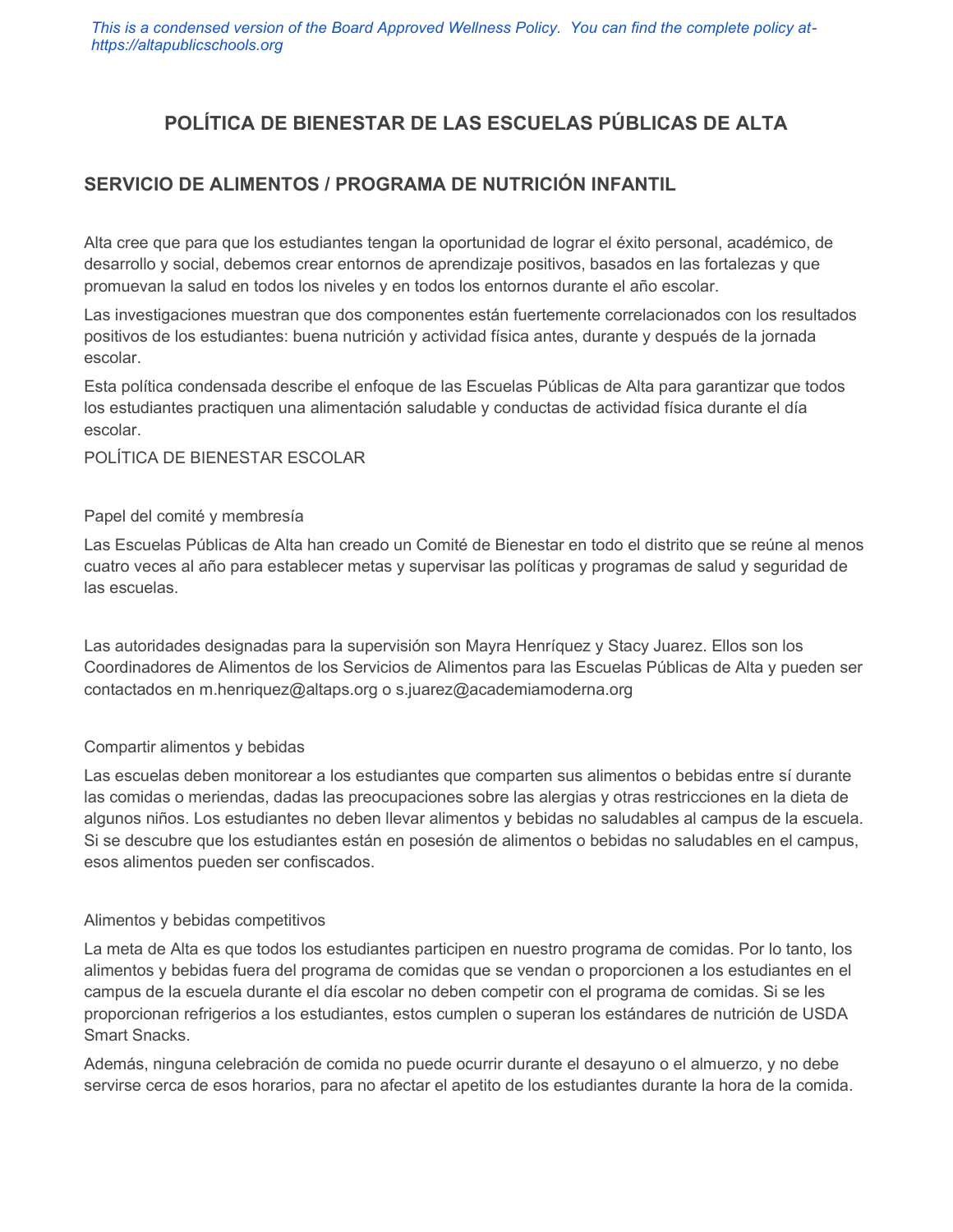### Celebraciones escolares

Las escuelas deben limitar las celebraciones que involucran comida durante el día escolar a no más de una fiesta por clase por trimestre. Las escuelas pueden optar por permitir menos celebraciones que el máximo descrito anteriormente.

Se recomienda encarecidamente que cada fiesta no incluya más de un alimento o bebida que no cumpla con los estándares de nutrición del USDA para alimentos y bebidas que se venden individualmente.

### Actividades para recaudar fondos

Las actividades de recaudación de fondos escolares no incluirán alimentos o solo usarán alimentos que cumplan con los estándares de nutrición del USDA para alimentos y bebidas vendidos individualmente. Las escuelas fomentarán las actividades de recaudación de fondos que promuevan la actividad física en lugar de la comida.

Cualquier actividad de recaudación de fondos que involucre alimentos debe ocurrir al menos 30 minutos antes o 30 minutos después del final del día escolar. Alta pondrá a disposición de los padres y maestros una lista de ideas saludables para la recaudación de fondos.

Eventos patrocinados por la escuela (como eventos deportivos, bailes o presentaciones).

Si las escuelas sirven o venden alimentos y bebidas en eventos patrocinados por la escuela fuera del día escolar (30 minutos antes o después del día escolar), se recomienda encarecidamente a las escuelas que se aseguren de que los alimentos y bebidas cumplan con los estándares de nutrición de Smart Snack para las comidas o para los alimentos. y bebidas vendidas individualmente.

Oportunidades de educación física y actividad física

#### Receso diario

Todos los estudiantes de la escuela primaria tendrán al menos 20 minutos al día de recreo supervisado, preferiblemente al aire libre, durante el cual las escuelas deben fomentar la actividad física de moderada a vigorosa verbalmente y mediante la provisión de espacio y equipo. Las escuelas intermedias y secundarias deben proporcionar a los estudiantes un período de actividad física diaria además de educación física y actividad física en el aula.

### Actividad física en el aula

Para que los estudiantes reciban la cantidad de actividad física diaria recomendada a nivel nacional (es decir, al menos 60 minutos por día) y para que los estudiantes adopten por completo la actividad física regular como un comportamiento personal, los estudiantes necesitan oportunidades para la actividad física más allá de la clase de educación física. Con ese fin:

la educación sanitaria en el aula complementará la educación física reforzando los conocimientos y las habilidades de autogestión necesarios para mantener un estilo de vida físicamente activo y